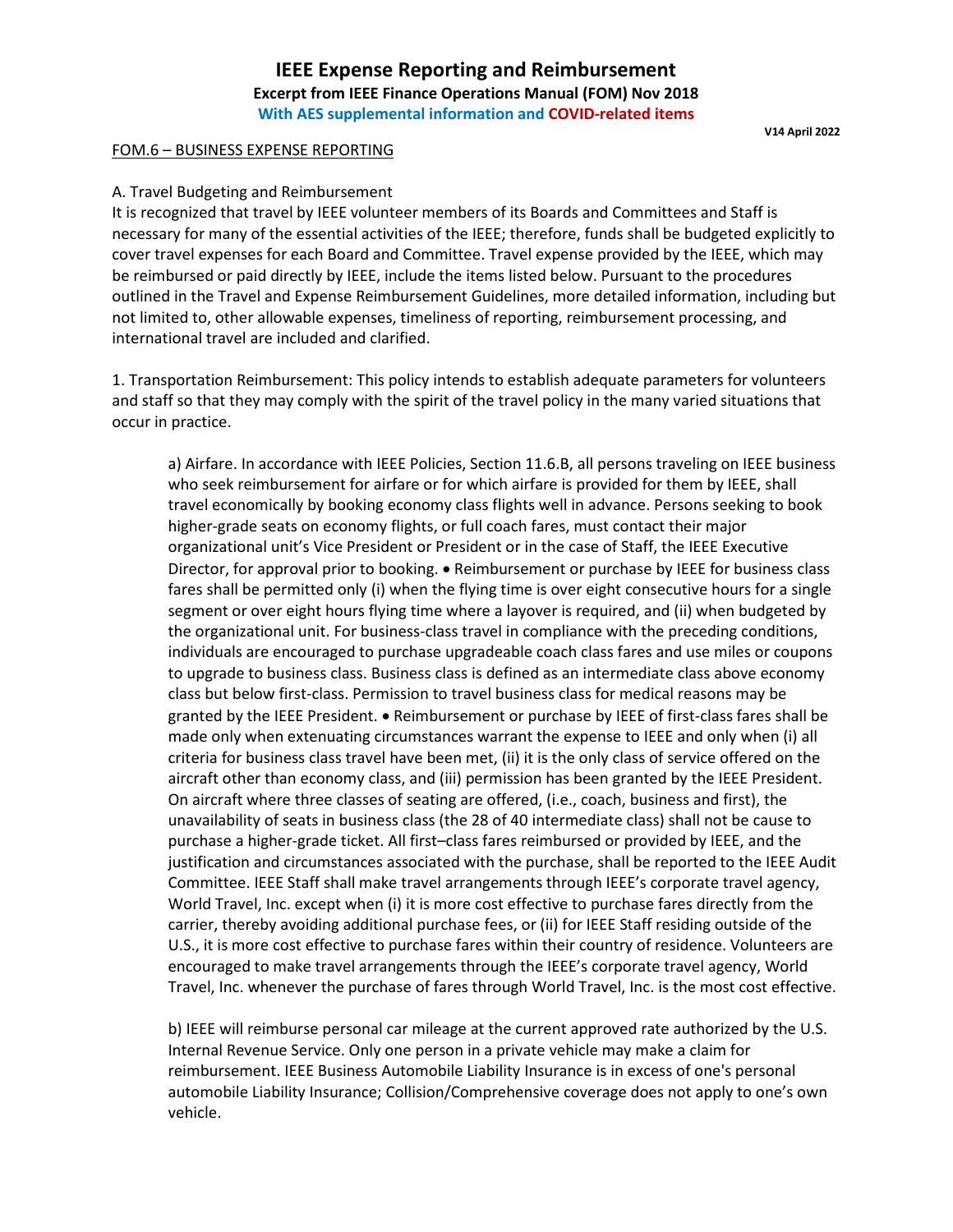c) Tolls and parking will be reimbursed.

d) Necessary taxi or other ground transportation will be reimbursed.

TAXI/SHUTTLE/LIMOUSINES: Use taxis with caution if other alternatives are available. The use of hotel courtesy transportation is encouraged. In the NY/NJ area, the use of our preferred vendors should always be utilized.

e) IEEE will not reimburse passengers in private aircraft nor assume liability for them.

f) IEEE will reimburse penalties assessed by airlines on airfare when traveling on authorized IEEE business under reasonable circumstances.

g) Car rentals should only be undertaken when alternative economic public transportation is unavailable or impractical. IEEE Business Automobile Liability Insurance (Collision/Comprehensive Liability) is primary on rented automobiles, and coverage purchased through the rental company is not necessary and will not be reimbursed. Car rental should be used only when it provides overall time and price advantages. It is recommended that you not use car rentals where traffic rules are uncomfortable or where renters may be subjected to incarceration in case of an accident. It is recommended that rentals be 29 of 40 booked through IEEE's corporate travel agency, World Travel, Inc., unless lower rates are otherwise available. Midsize or smaller cars should be rented unless 3 or more are sharing a car or transporting sizable equipment. Refuel rental cars prior to returning.

2. Lodging Single room occupancy will be reimbursed, limited to the night of and/or the night prior to the meeting. It will be permissible in special circumstances to stay an additional night(s) to obtain a less expensive airfare that will offset the additional lodging costs.

a) Meetings and Conference Management, shall, for all meetings they book, identify a nominal hotel for that specific meeting. All attendees should use this hotel.

b) All reimbursable room nights shall be charged directly to the IEEE master bill where one exists. Errors and requests for exceptions shall be referred to the appropriate Major Board Chair or Management Council Representative.

c) Hotels used for non-meeting travel should be moderate cost hotels, and it is recommended that the IEEE's corporate travel agency, World Travel, Inc. should handle the booking. The IEEE's corporate travel agency, World Travel, Inc. has access to a worldwide network of discounted hotels registered with the agency. Prior to booking of hotel, it is recommended that you contact the IEEE's corporate travel agency, World Travel, Inc. to obtain a list of moderately priced hotels for your destination city. Criteria for room upgrades to suites or executive floor/business class rooms is that the upgrade is provided at no additional cost.

d) IEEE Board of Directors Meetings: To assist the Board of Directors when selecting a site for the IEEE Board of Directors Meeting Series, the presentation of sites submitted for approval should include the following items: Always contain a minimum cost site for comparison purposes At least three sites with the corresponding financial implications A staff recommendation of one of the sites Reference IEEE Policies, Section 9.18 – Board of Directors Meetings.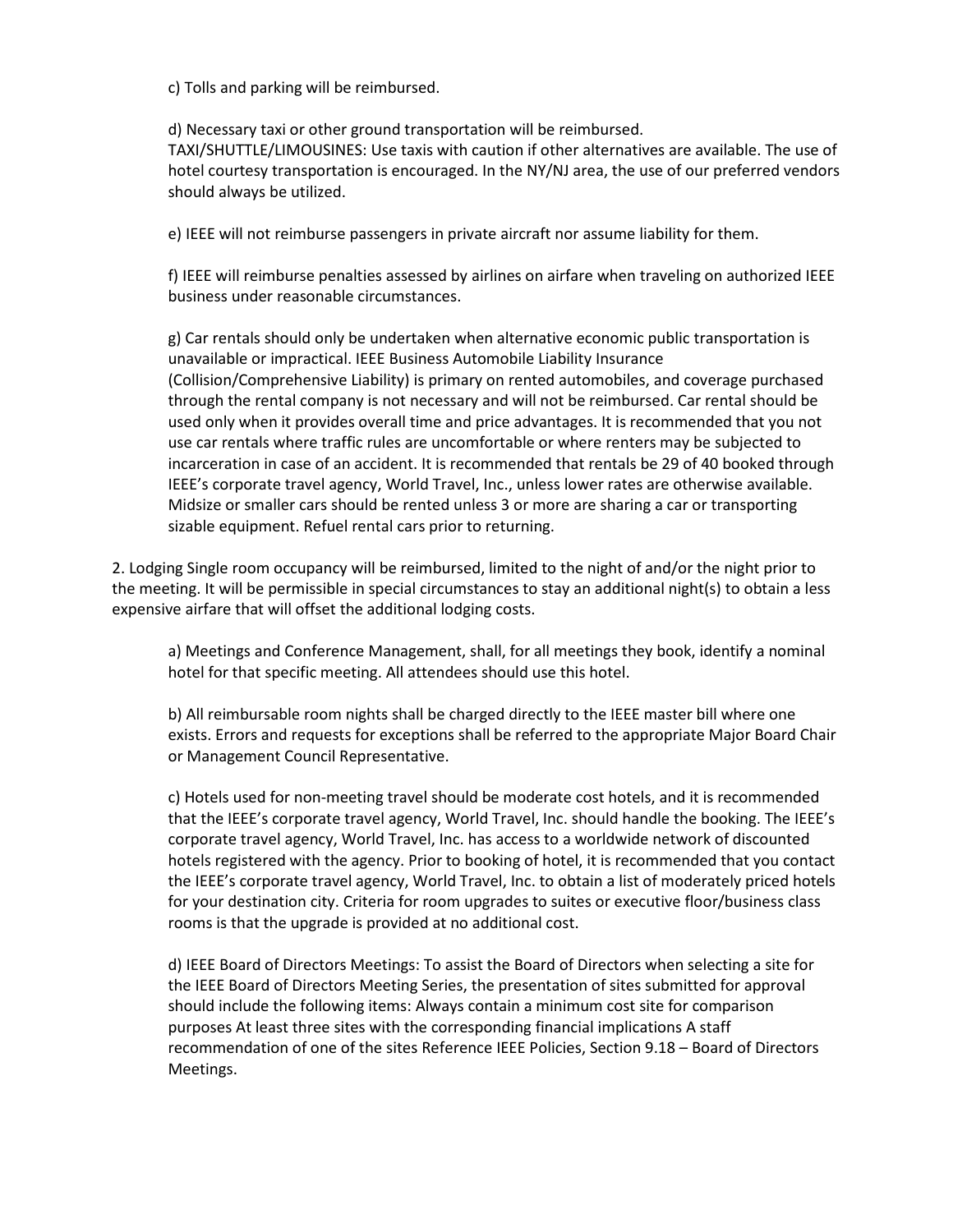3. Food and Beverage Reasonable food and beverage expense will be reimbursed, provided names of individuals and purpose of meeting are supplied and approved. For the purpose of this procedure, volunteer and staff individual daily meal and beverage expenses are limited to US\$100. This is not to be interpreted as a per diem amount; receipts are required for expenditures over US\$25.00. 30 of 40 Expenses beyond these values require a written explanation on the traveler's expense report. Group meal/beverage expenses incurred in conjunction with a meeting or conference where room costs and morning/afternoon breaks are included may exceed this value but must not include extravagances.

# 4. Miscellaneous

a) Necessary telephone charges will be reimbursed. b) Reasonable porter fees and gratuities will be reimbursed. c) Personal emergency medical insurance will be provided for members of the Board of Directors when traveling on IEEE business outside their country of residence.

5. Receipts must be submitted for any single expenditure in excess of US \$25.00. Original, photocopied or electronic receipts are acceptable.

6. Signature Requirements In addition to the submission of paper expense reports containing original handwritten signatures, the following are acceptable forms of signed expense reports:

a) Submission of expense reports through systems using userid/password authentication like systems using IEEE Web Accounts for access;

b) Fax or scanned copies of a signature as applied to an expense report;

c) Submission of expense reports signed using signatures based on public/private key Digital Certificate technology that authenticates the submitter.

7. Approval Process Travel-related business expense reports, with accompanying receipts, should be submitted to authorized individuals with signing authority for the unit (a listing of such individuals shall be maintained in the IEEE Controller's office). In addition, the Major Boards shall establish written procedures for approval of travel related business expenses for committee expenses, regional activities, conferences, etc. Each organizational unit Treasurer shall provide annually to the IEEE FinCom the methodology for dealing with high cost travel issues at the beginning of 31 of 40 each year. The IEEE Treasurer will then provide this information to the IEEE Board of Directors. It is the responsibility of IEEE volunteers who authorize reimbursement for hired consultants to make such individuals or organizations aware of the guidelines stipulated in IEEE Policies Section 11.6 and this manual, and the Travel and Expense Reimbursement Guidelines prior to arranging travel plans and to reach a satisfactory understanding with such consultants.

# 8. COVID-related travel policy

a) All IEEE Volunteer travel and associated meetings must adhere to all appropriate guidance from cognizant local public health authorities. Local policies around meetings and travel vary across the globe and continue to evolve.

b) Volunteers engaged in IEEE related travel and in-person activities acknowledge the continuing risk of exposure to COVID-19. Volunteers should understand that IEEE will not indemnify them for any health risk or economic or other loss resulting from exposure to COVID-19 during IEEE activities.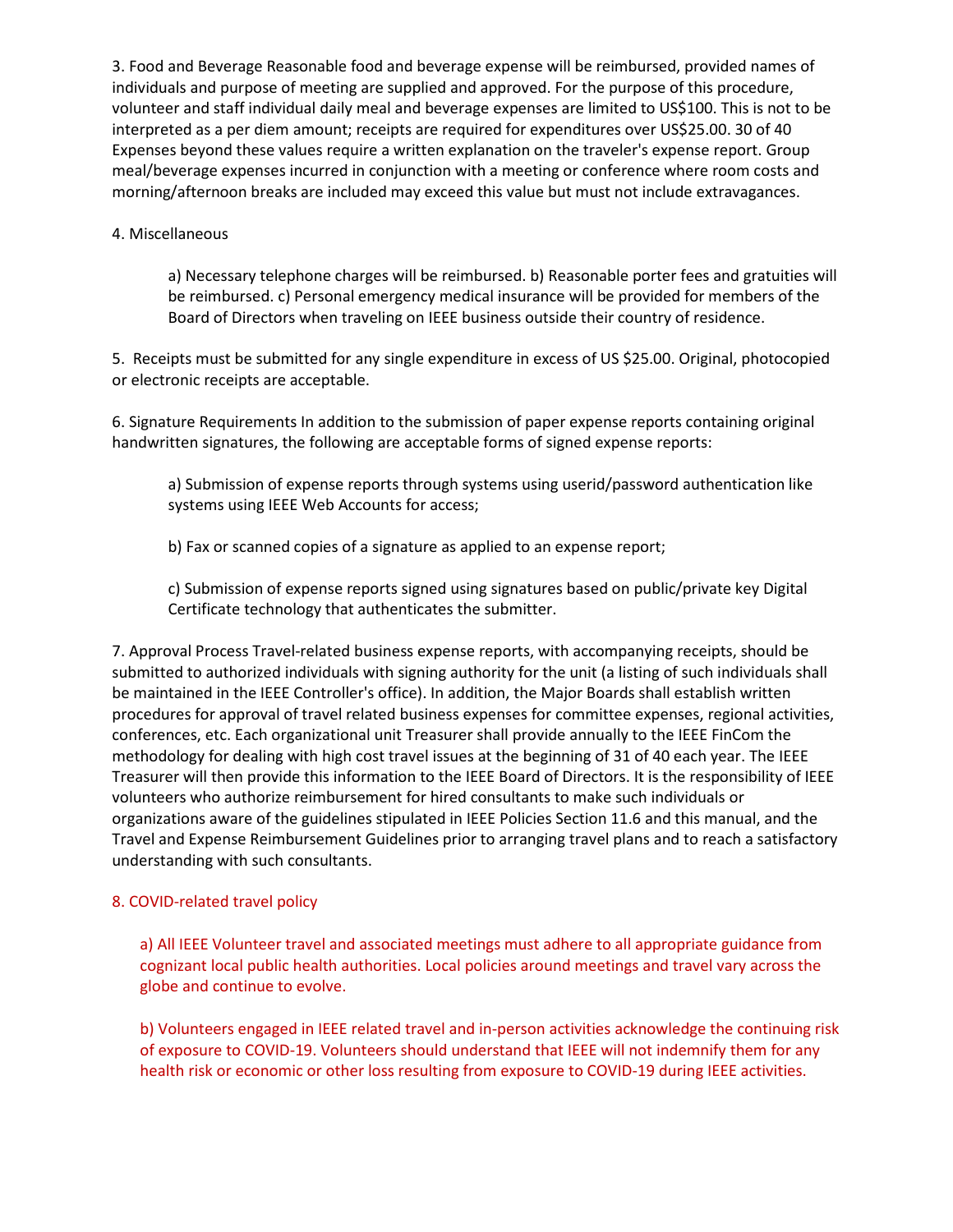c) IEEE will not reimburse costs associated with mandatory or self-quarantine or isolation associated with IEEE Volunteer travel. If there is a risk of quarantine on entering or departing an area, IEEE Volunteers should instead plan to participate virtually when possible using IEEE video and teleconferencing tools.

d) IEEE recommends that if you have any questions, you contact your OU staff business solutions manager or OU Volunteer leadership.

# **AES SUPPLEMENT**

**For AES, all expense reports will be submitted via IEEE concur** except for the country exemptions shown in this section.

**To Access Concur** go to: [https://corporate.ieee.org/resources/travel,-medical-and-insurance/ieee](https://corporate.ieee.org/resources/travel,-medical-and-insurance/ieee-expense-report)[expense-report](https://corporate.ieee.org/resources/travel,-medical-and-insurance/ieee-expense-report)

Your **normal IEEE network log-in** is used to access Concur.

# **Concur Profile**

If you are a first-time user, you will be asked to fill out a Concur profile which will include certain preferences including how you wish to receive your reimbursement: the options are check by mail, direct deposit, or Western Union if you live in a country where IEEE cannot make a direct deposit. Your profile will also allow selection of the currency used.

In addition, if you do not already have an IEEE network log-in, there is a menu that when selected will allow you to do that.

#### **Countries restricting concur usage**

Countries that **do not** allow expense report processing via concur are: Afghanistan, Aruba, Belarus, Burundi, Central African Republic, Congo, Cuba, Falkland Islands, Gibraltar, Iran, Iraq, Lebanon, Liberia, Libya, Moldova, Mongolia, Myanmar, Korea Democratic People's Republic of, Palestine, Sao Tome & Principe, Somalia, South Sudan, Saint Helena, Sudan, Syrian Arab Republic, Tajikistan, Turkmenistan, Ukraine, Venezuela, Yemen, and Zimbabwe. If the traveler resides in one of these countries, you must submit using the Excel spreadsheet method. Contact Treasurer Bob Rassa at bobrassa1@gmail.com for this spreadsheet and instructions.

#### **Cost Accounts to charge your travel**

There are four levels of cost accounts from which to select when filling out your travel expense reports:

- **Level 1** for AES is *Technical Activities – Societies* (last item in the drop-down menu)
- **Level 2** is *Aerospace & Electronics Systems Society* (first item in the drop-down list)
- **Level 3** will be one of the following, which the traveler will select based upon the purpose of your travel:
	- Awards
	- Board Meetings (for Board members attending Board meetings)
	- Board Meeting Expenses (this is ONLY for organizational-level expenses such as refreshments etc.)
	- Distinguished Lecturer
	- CONVENE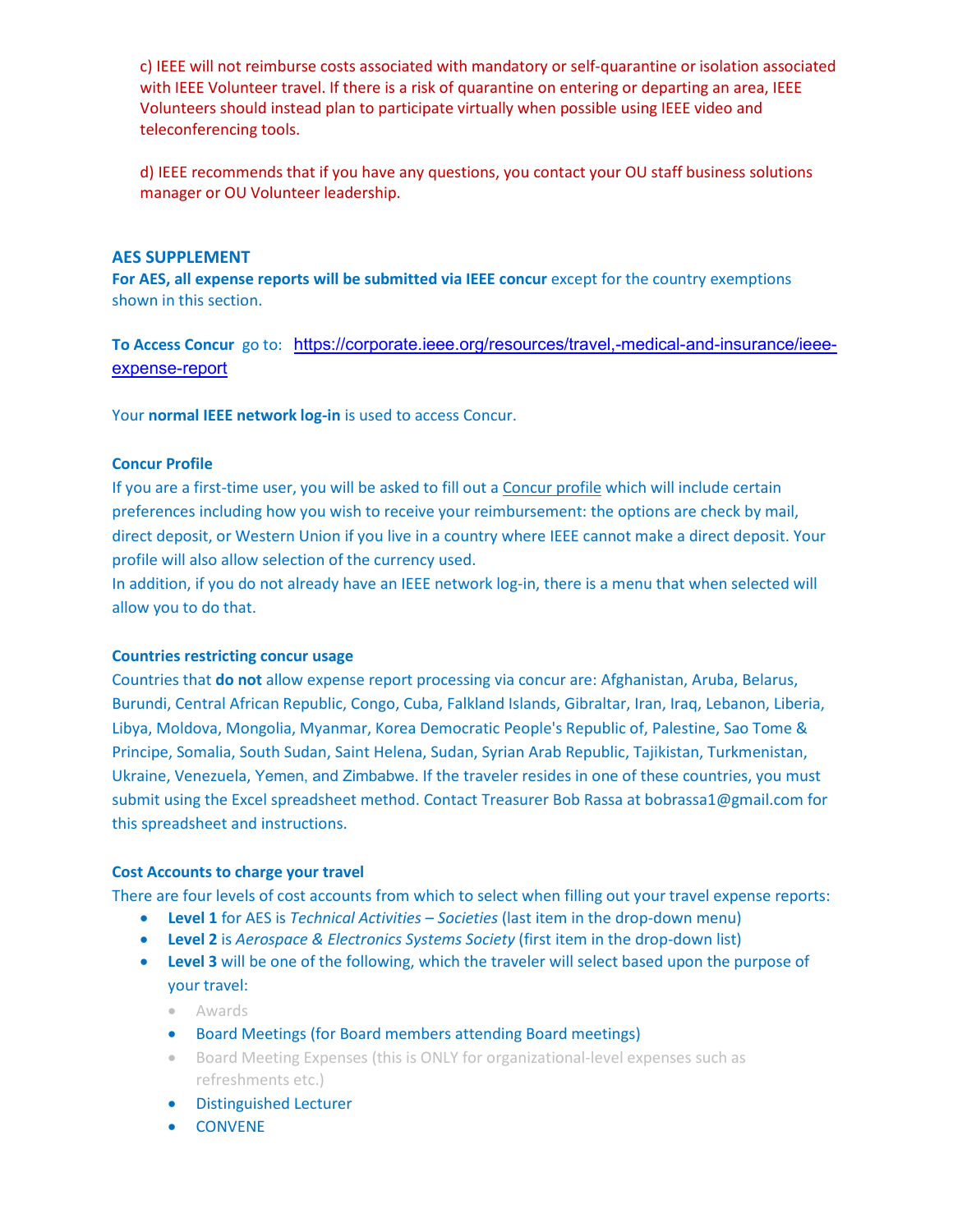- Panel of Editors
- President's Travel
- Society Representatives (AES authorized reps to Councils or conference boards)
- Student Grants
- Treasurer

NOTE that if you ae attending an AES Board meeting, use "Board Meetings" and NOT Board Meeting Expenses; this latter category is for our AES-level expenses such as meeting room rental, refreshments etc. Level 3 entries shown in grey are not to be used by the typical Board or AES member traveler

• **Level 4**

If Level 3 is "Board Meetings", then select "ADCMX" for Level 4. If Level 3 is CONVENE, Panel of Editor's Meetings, or Society Rep Meetings, then select "00000" for Level 4. If Level 3 is Distinguished Lecturer, then select "DISLR". For the Society President's travel other than to attend a Board meeting, use "XPRES".

**Note** that we have found that Internet Explorer and possibly Edge may not fully support SAP concur, but Mozilla Firefox and Chrome do.

#### **Reporting expenses**

The web-based system allows you to itemize all expenses and upload your receipts. NOTE that on multiple-entry receipts such as hotels, EACH item must be separately itemized in Concur just as it shows on the hotel receipt- this includes the room charge, resort fee (if any), taxes, meals, and all incidentals. The Concur system audits this before it is sent to the Treasurer for approval, so please observe this procedure. If you have chosen to travel to a scheduled meeting a day or more before the actual meeting start or choose to stay later, simply identify the charges for such as "personal expense" and these will not be reimbursed. See the general IEEE rules for expense reimbursement in the **Clarifications and additional explanations** section following.

#### **Splitting Expenses**

If you go on an approved trip and have two purposes, such as deliver a Distinguished Lecture and attend a Board of Governor's meeting, Travelers can split their expenses between multiple expense report purposes (ERPs) by choosing the allocate button which pops up on the bottom right hand corner of the screen while you are creating their expense line.

The second option you can use to split their expenses would be to choose the itemize button which is also located in the bottom right hand corner of the screen while you are creating their expense line.

Sample instructions for using the itemize button are as follows:

- Select the expense (line item) you want to split. Click the highlighted Itemize button
- Select the appropriate expense type.
- The total amount of the line item in this example is \$100. Enter the amount you want allocated to expense report purpose #1 (I entered \$65). Click Save.
- You will be asked to select the expense type again. You will also notice since \$65 was allocated to expense report purpose #1, the remaining balance of \$35 still needs to be allocated
- Enter the remaining balance of \$35 then select expense report purpose #2. Click Save.
- The line item is now split between multiple expense report purposes. \$65 to expense report purpose #1 and \$35 to expense report purpose #2.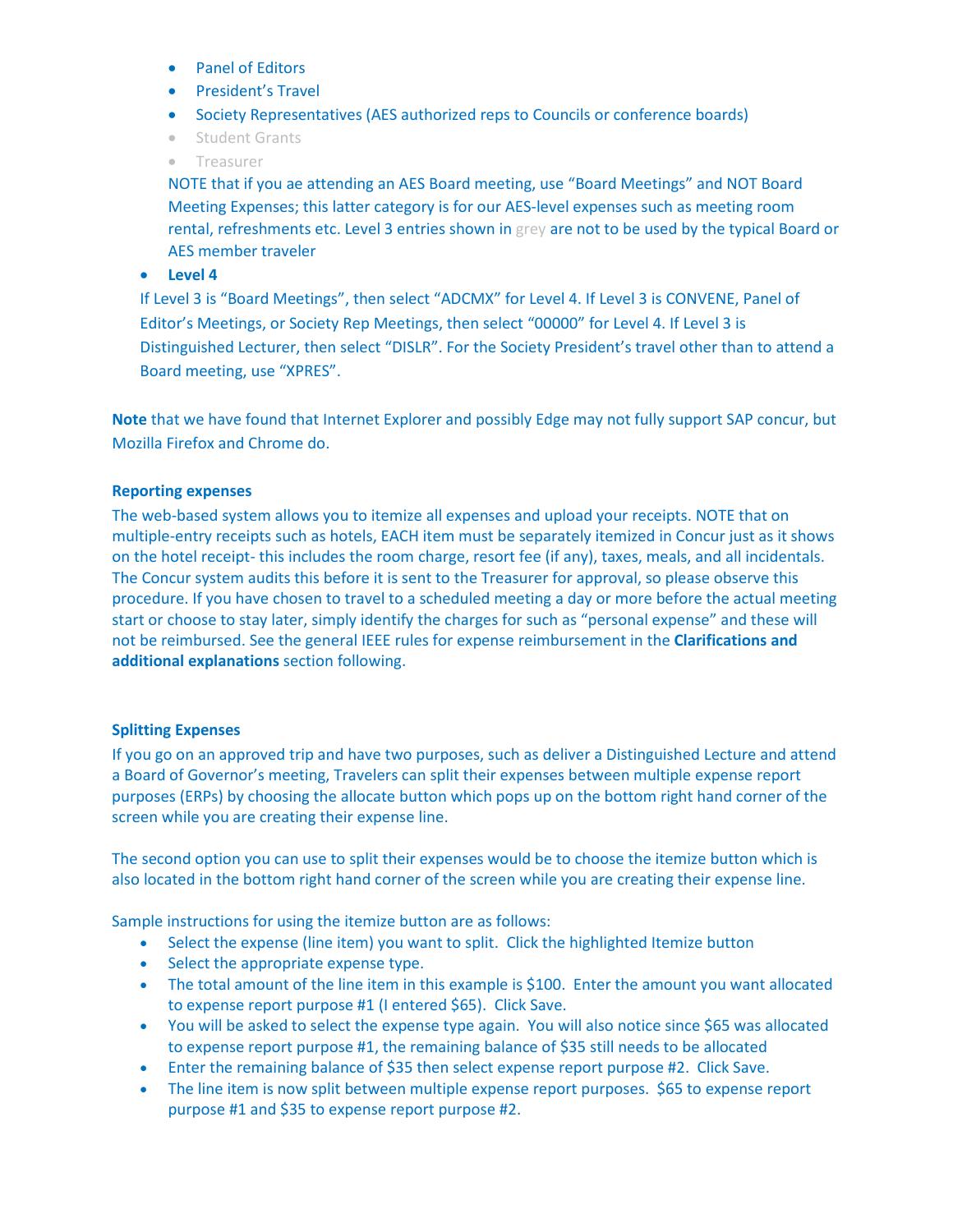# **Direct Deposit of your reimbursement:**

The reimbursement currency in your Concur profile, should you select a direct deposit, is based on your country of residence. If you reside in a country where one of the currencies listed below is considered the local currency, you must enter your banking information directly into Concur (select Profile > Profile Settings > Bank information).

- U.S. dollar (USD)
- Euro (EUR)
- Canadian dollar (CAD)
- Indian rupee (INR)
- Singapore dollar (SGD)

If your currency is NOT one of the five listed above, you will need to complete a one-time enrollment with Western Union in order to receive electronic reimbursements from IEEE. To enroll, please complete the required registration form. Please enter your full 8-digit IEEE member number in the "Payee ID" field.

# **Expense Report Approvals**

There are three levels of approval for IEEE expense reports: the Society/Council Treasurer, the expense system operative at IEEE, and the TAB senior finance manager. There is also a semi-automated audit process that is part of the system. Each concur account holder can see the status of their expense reports, and that status will not change to "approved" until **all** levels of audit and approval have been completed. The Treasurer does not see the full status of expense reports, he/she only sees the status of expense reports in his/her queue for approval.

# **Travel Advances**

IEEE no longer allows travel advances for official travel. Should a traveler on official, approved business need advance funds, these can only be obtained for major air travel and the process is to purchase your plane ticket and immediately submit the receipt for reimbursement. You do not have to wait for the trip to occur before you submit your major air travel. An estimated cost is not acceptable; the actual purchase receipt from the airline – not your credit card receipt - is needed.

# **Questions?**

[bobrassa1@gmail.com;](mailto:bobrassa1@gmail.com) +1 202-320-9862

**Concur Training** & Tutorial: <https://www.concurtraining.com/pr>

Concur Questions &Feedback: [concurfeedback@ieee.org](mailto:concurfeedback@ieee.org)

# **Clarifications and additional explanations**

- 1. Please Book flights well in advance, using round-trip economy non-refundable fares
- 2. Business class travel is never allowed for AES as we never budget for such.
- 3. **Reimbursement for meeting attendance lodging is for night prior to meeting, and night of last**  day of meeting if meeting ends too late for reasonable return flight on that day. IEEE does expect travelers to book their return flight the afternoon of our typical Saturday Board meetings since they end at noon. I have to provide a specific justification with my approval if the return is a subsequent day.
- 4. **Note that the maximum allowable meals in a given day is \$100.**
- 5. **IEEE does not reimburse for conference attendance**, even if traveler is an official rep to the conference. Being a conference rep means a rep to the conferences board and reimbursement will be made to attend an official conference board meeting but not the conference itself.